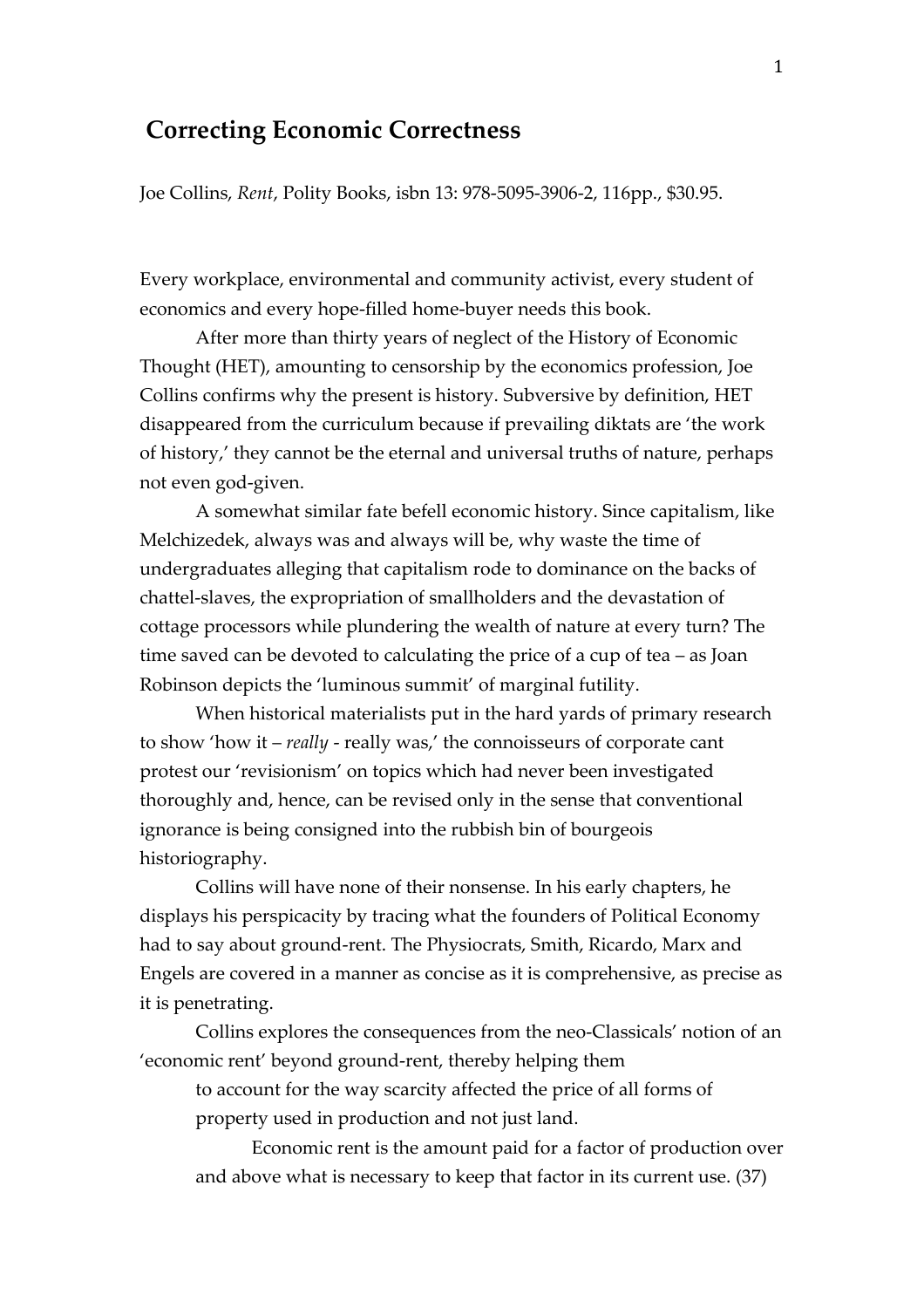This approach should be extended to distribution since the unearned incomes from exploiting wage-slaves in every sector will be dispersed among the personifications of capital with ground-rent going to landlords, profit of enterprise to capitalists, and interest payments to financiers. (See Marx's chapter 48, 'The Trinity Formula,' in volume III.)

After dealing with the 'marginalist' schools and their submerging of the peculiarities of rent within a paradigm of price, Collins turns to the 'general equilibrium' methods and nostrums that have trailed behind a 1954 article by K.J. Arrow and G. Debreu (recipients of *faux* Nobel Prizes in *soidisant* Economic Science). He unstitches their mistreatment of rent, before dissecting the misuse of the term 'rent-seeking' brought into mainland economics and policy-making by G. Tulloch and A. Kruger. That full-house of knaves deserves the whacks that Collins delivers in full measure.

Were we to swallow their line, we would conclude that the burdens imposed on peasants prove not to be 'rent' after all. Rather, 'rent' resides in any help they obtain from governments by way of subsidies, or assistance in distributing their crops. Such selfishness is to be deplored as 'rent-seeking.' Landlords and money-lenders - along with Archer-Daniels-Midland and Monsanto – skip away scot-free. (James B. Lieber, *Rats in the Grain. The Dirty Tricks of the 'Supermarket to the World,'* 1999*).*

# *Scarcity rules*

Collins again scores as he delves into rent-taking from the scarcity of any resource or service, deploying this characteristic to survey how it is exercised throughout our economy. Price-gouging is so recurrent around petrol prices that 2022 has been remarkable only by exceeding \$A2 a litre. The scandal of Covid-test kits is chicken feed compared with what Big Pharma get up to with patents and licenses for drugs and vaccines developed on cartloads of government subsidies. Murdoch, Disney and their ilk bought enough of the U.S. Congress to extend copyright out to 70-years, which is why you are paying to download old movies and music. U.S. corporates rely on their warfare-state to enforce their rules-based order on the rest of us, while dragging Australian regulators before the WTO over the plain-packaging of cigarettes. (Clinton Fernandes, *What Uncle Sam Wants U.S. Foreign Policy Objectives in Australia and Beyond,* 2019).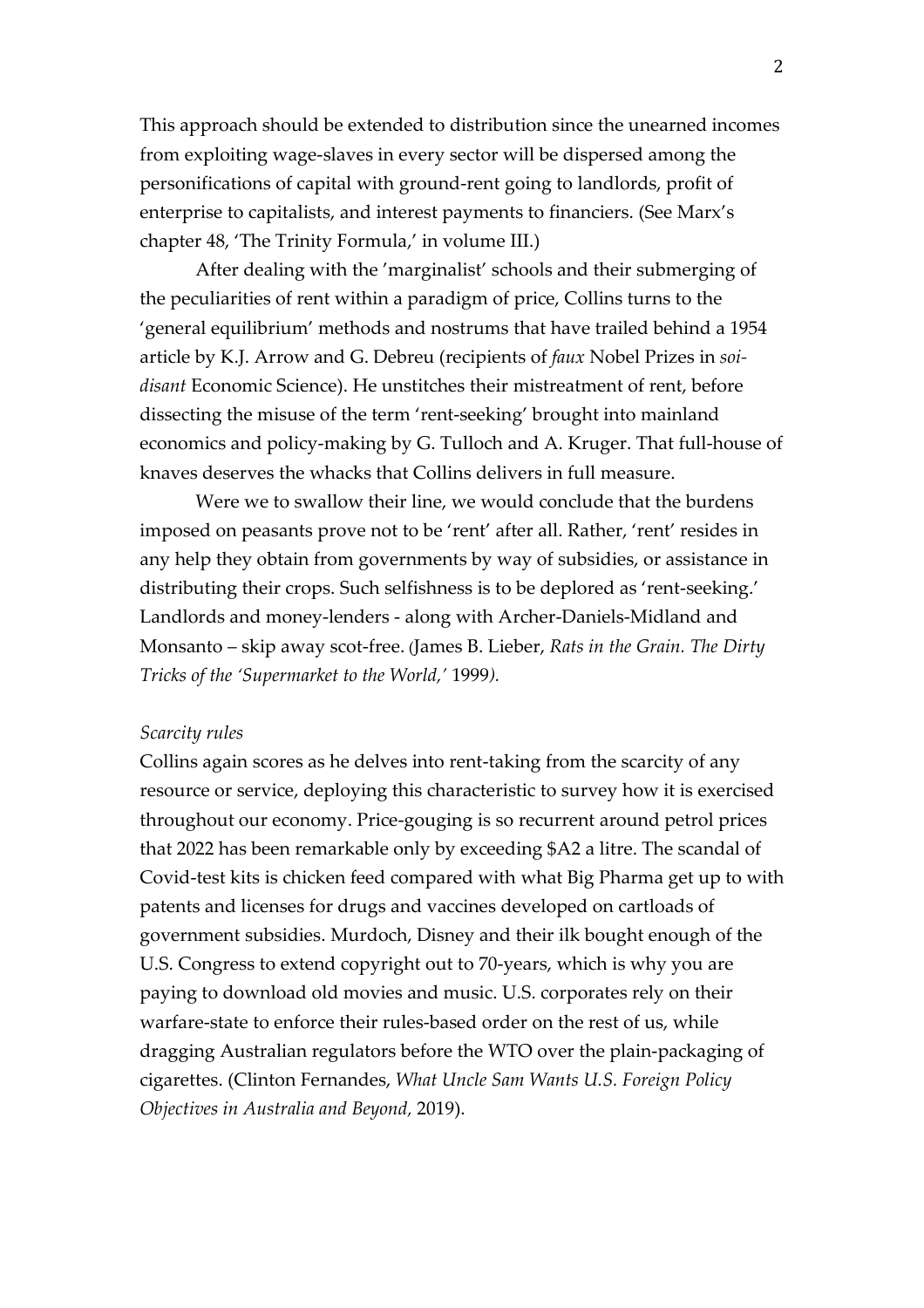All manner of rent-taking has come to the fore over the last fifty years, its impacts felt far beyond AirB'n'B. As Engels points out, changes in the actualities of how exactly capital expands call for new concepts, which, in turn, require a fresh vocabulary. One danger is that semantics will divert analysis from exploitation by detaching its latest forms of appearance from that long-term inner dynamic. Being willing to penetrate surfaces to discern tendential laws is, as Marx and Engels emphasise, the hallmark of scientific honesty.

Michael Pareti ridicules 'ABC' progressives whose *modus operandi* is 'Anything But Class/ or Capitalism.' (*Black Shirts and the Red***,** 1997) Some ABC scholars are shy of the 'C-words' for fear of blighting their career prospects. More seem reluctant to put in the effort required to think through to the workings of the kind of capital that has to expand to be itself.

Instead of setting out from a class analysis of capitalism, they fall into Idealism. 'It's all 'ideological,' they bleat, deploring the '-isms' as bad ideas inside the heads of nasty men and women. In fact, Keynesianism, Monetarism, Globalisation, Neo-Liberalism, Financialisation and Rentierism serve the needs of the conflicting fractions of capital. The 'isms' represent how the agents of global capital are managing their competing interests within the later phases of the third stage of capitalism, Bukharin's and Lenin's *Imperialism*.

Because ABC-ites won't critically analyse capitalism can't tell colonialism from 'imperialism' as monopolising capitals. Instead, they warble and thus gabble on about the Post-Colonial without so much as muttering a word about the Neo-colonial, which Nasser and Sukarno identified as constitutional independence with on-going economic subjection. No socialism without independence: no independence without socialism. (Murray Noonan, *Marxist Theories of Imperialism A History*, 2017.)

The literature dealing with the plethora of -isms is Janus-faced. On the one hand, victims of 'NOW-ism' know that history began with them, so that nothing like the recent '-isms' could ever have existed before. Others treat all '-isms' as little more than modulations on social practices which have existed alongside capitalism for ever and a day.

There is a sliver of truth in both extremes. From the 1400s, the term 'rentiers' circulated for those who lived off dues, taxes or tithes imposed on the direct producers of foods and fibres. (Richard Ehrenberg, *Capital & Finance*, 1928.) Ricardo despised landlords as parasitical rentiers in contrast to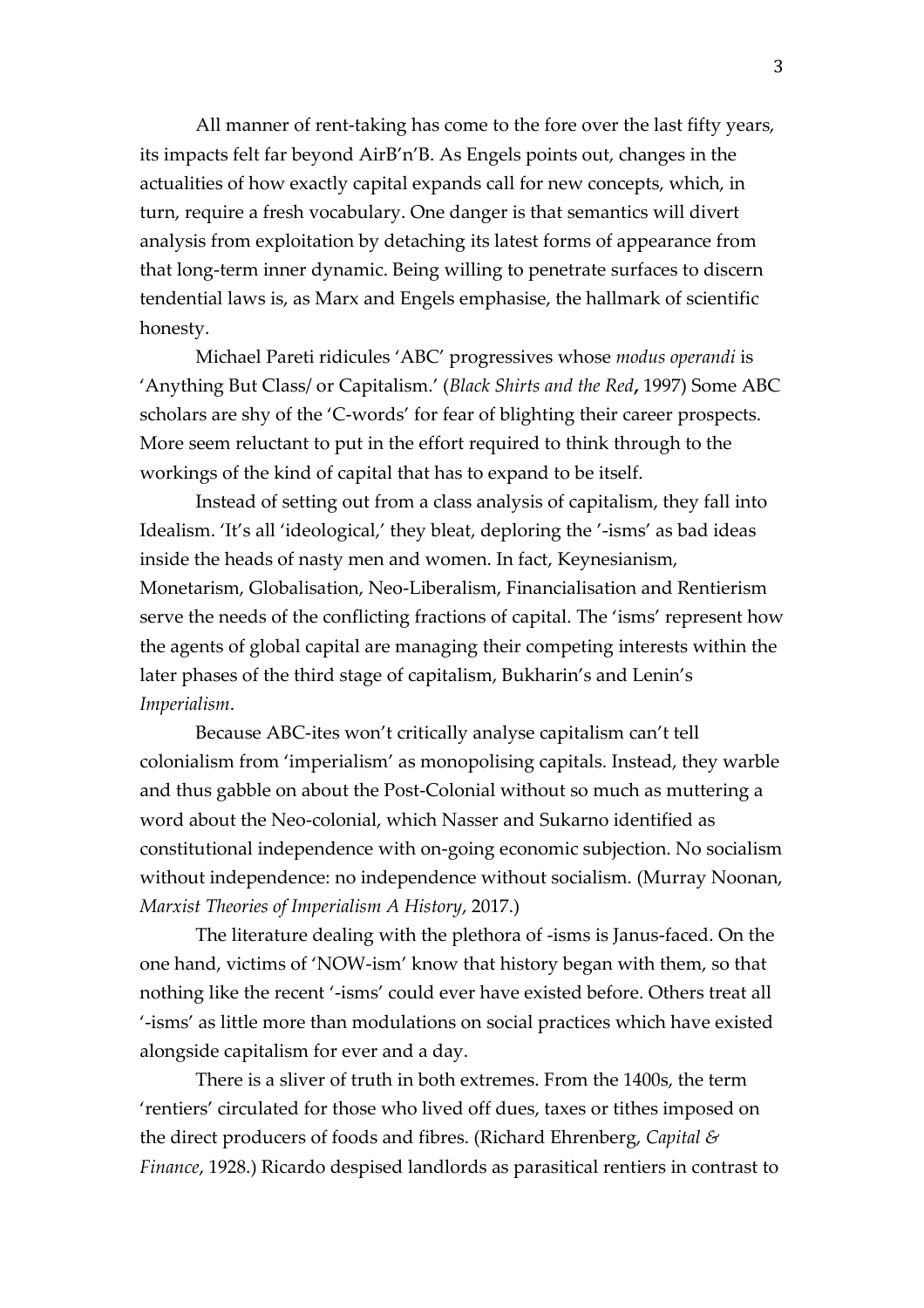his good friend Parson Malthus who sanctified his pew-owning parishioners, whom Marx calls 'glutinous drones,' because they consumed but did not spin and so could not be a cause of a general glut.

A medley of rentiers flourishes into the present, from village moneylenders, to Trump's rack-renting and Blackrock's algorism, that invisible hand behind all manner of robotised share trades. One task is to unlock how each type emerged, how each now operates, and how they intersect to presage further change.

Since new things do happen, is it not time to ask whether these -isms are heading into a fourth stage of capitalism, one where labour-times at last will be universal? If so, the earth will indeed be flat, with a single 'orbit of sales,' making Globalisation more than a grab-bag of WOMAdelaide and Wikipedia, Pandemics and Apple's sourcing its phones from a Taiwanese firm producing on the mainland - along with Old Uncle Tom Cobley.

By integrating economic theory and practical politics into the origins and operation of rent in its several forms, Collins blasts clear thinking through synapse-clogging clichés. His analysis illumines two areas of concern – housing and mining.

# *Housing*

Moralisers delight in denouncing home-owners as petty capitalists – oft-times abbreviated to POMs, Property-Owning Marxists. Home ownership cannot make you any kind of capitalist. One's dwelling is a possession. It is not a means of production to use in extracting surplus-value from wage-slaves.

Should you rent out a room, or perhaps your whole house, you are still not engaged in direct exploitation. Rather, you are taking a slice from the wages paid to your tenants to meet the socially necessary costs of reproducing their labour-power. (See Frederick Engels, *The Housing Question*. Claude Meillassoux confirms Engels's analysis from Third-World wageslaves, whether in French dormitories or living at home in Thailand. *Maidens, Meal and Money*, *Capitalism and the Domestic Community*, 1981.)

The past decade, however, has seen more Australian householders' taking out mortgages on dwellings for which they receive rent. These investors were excited by almost zero interest-rates, encouraged by government policies on negative gearing, and enabled by a forty-year retreat from the provision of public housing. To focus on individuals who have bet their retirement on commercial housing rather than the stock-market is to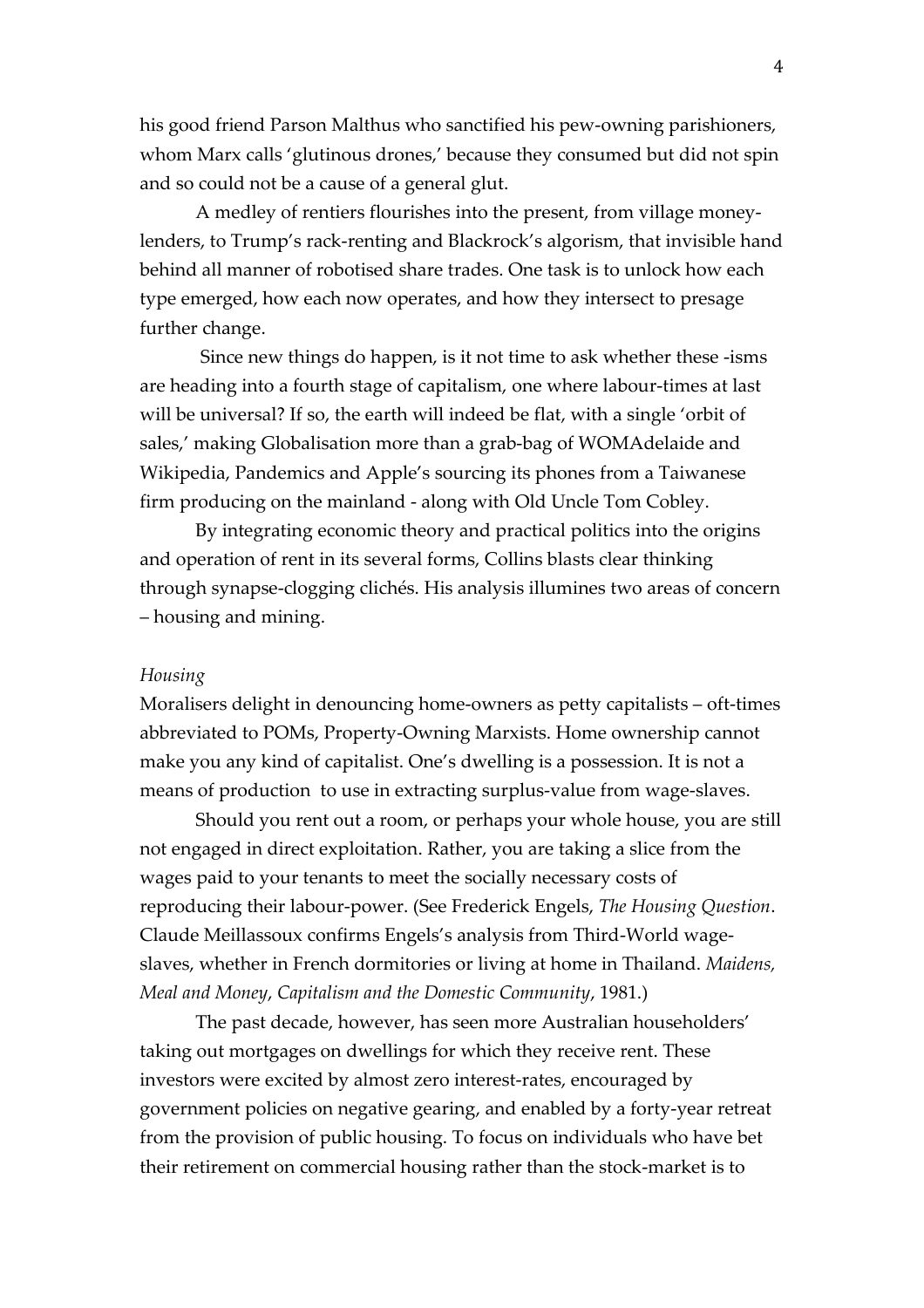mistake the palace for a lean-to. Methodological individualism blinds critics to the big issue of how corporates set the rules for 'mums and dads.'

Since more wage-slaves are likely to keep paying 'rent' to keep a roof over our heads, we need to unravel this twist on the monopolising of properties. A colleague of Collins at the University of Sydney, Cameron Murray, documents how developers knock up apartment blocks, sell enough to cover construction costs and interest, then sit on the rest until they can gouge monopoly profits out of rising prices, of which their shenanigans are one driver.

The real-estate lobby covers its tracks by blaming local and State governments for not releasing more land, while the racketeers squat on hundreds of hectares waiting for housing prices to rise enough to make it worth their while to run up more shoddy blocks of units, sell off a debtclearing fraction, and then hang out for the market-price of the unsold ones to snake upwards. (see Murray's @fresheconomicthinking.com )

Murray's investigations of recent rent-grabbing need to be tied into how Australia went from the Menzies-era promotion of a property-owning democracy to debt-laden households mimicking ATMs.

Whitlam grounded electoral successes from 1969 to 1974 on programs to make suburbia affordable and livable. (Hugh Stretton's 1974 Boyer Lectures, *Housing and Government*.) Tom Uren's Department of Urban and Regional Development is a distant memory, if that, even among the outer suburban mayors organising to grapple with those problems, now magnified tenfold. (C.J. Lloyd and Patrick Troy, *Innovation and reaction: the life and death of the Department of Urban and Regional Development*, 1981).

Labor's Land Commission never stood a snowball's chance at Surfers since it needed the co-operation of the State governments. Victoria's Hamer administration was a running sore of property scandals. (Leonie Sandercock, *The Land Racket*, 1979). Only South Australia set up a Land Commission and made a start towards establishing another satellite city, sixty-three kilometers east of Adelaide, at Monarto, dubbed 'Dunstangrad.' Today, it is home to the largest Safari Park outside Africa. (Patrick Troy, *A Fair Price, The Land Commission 1972-77,* 1978).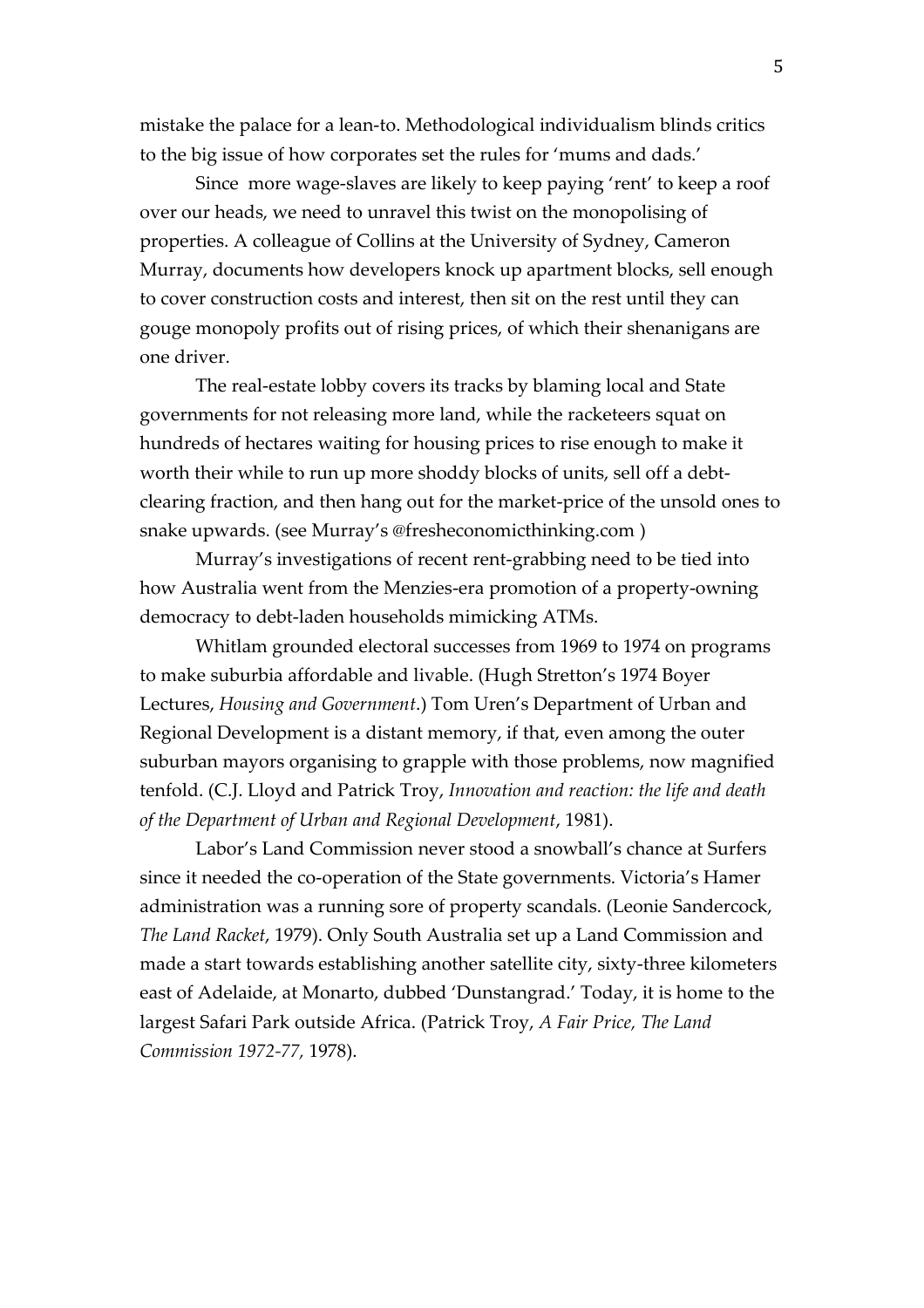# *Mining*

Diggers at Eureka withheld their licence fees because the squatters in control of Victoria's Legislative Council felt disinclined to tax themselves**.** What's changed?

Alex Mitchell's *A coup in Canberra* (2021) reminds us that Esso-BHP was high among the forces ranged against John Gorton as prime minister in 1969-70 once he proposed pushing up the government's take from the Bass Strait oil-and-gas fields.

T.M. Fitzgerald's 1974 *Report* on *The Contribution of the Mining Industry to Australian Welfare* showed that, in the six years to 1972-3, tax-payers had handed the mining corporations \$55m. to carry away our non-renewable resources. Confirmation came when the Queensland government levied four times as much royalties.

As a Trade Practices Commissioner from early 1975 to 30 June 1977, my friend and colleague George Venturini exposed transfer pricing by Rio-Tinto and the revival of a Zinc cartel. Under Mal Fraser, George refused to toe the line. He remained on the Commission for a while without being given a case. He took his files home to write *Malpractice* (1980).

Transfer pricing has been financialised to the swizz of borrowing from a subsidiary charging higher than market rates. Old curs need new tricks. On top of that tax-dodge, corporates declare profits in jurisdictions with the lowest corporate tax-rate and the lossey-goosiest requirements for reporting corporate accounts. Time-honoured devices do serve.

Collins did his doctoral thesis on the Resources Rent Tax, detailing the fight-back of mining corporations. As their hired-gun, the erstwhile Minister for Foreign Affairs and Trade, Julie Bishop, denounced the tax as Marxist. Typically for a Corporate Liberal, she is ignorant of calls from genuine liberals - Ricardo, James and John Stuart Mill - for a tax on unearned incomes from landlords. The likes of \$2.00-a-day Gina were to be treated as parasites on the value-adding activities of their tenants, whether in agriculture, mining or processing. J.S. Mill handed the torch over to Alfred Russell Wallace who set up the Land Nationalisation Society in 1881.

From where do rents come? In one way or another, they all derive from the value added by labour to the wealth of nature. That chain of exploitation is easy enough to track in the case of a peasant in Uttar-Pradesh paying rent to a local landlord-cum-money-lender. Yet it is also true for a fly-in/fly-out mine-worker at Mt Newman paying \$1,000 a week off a mortgage in Perth.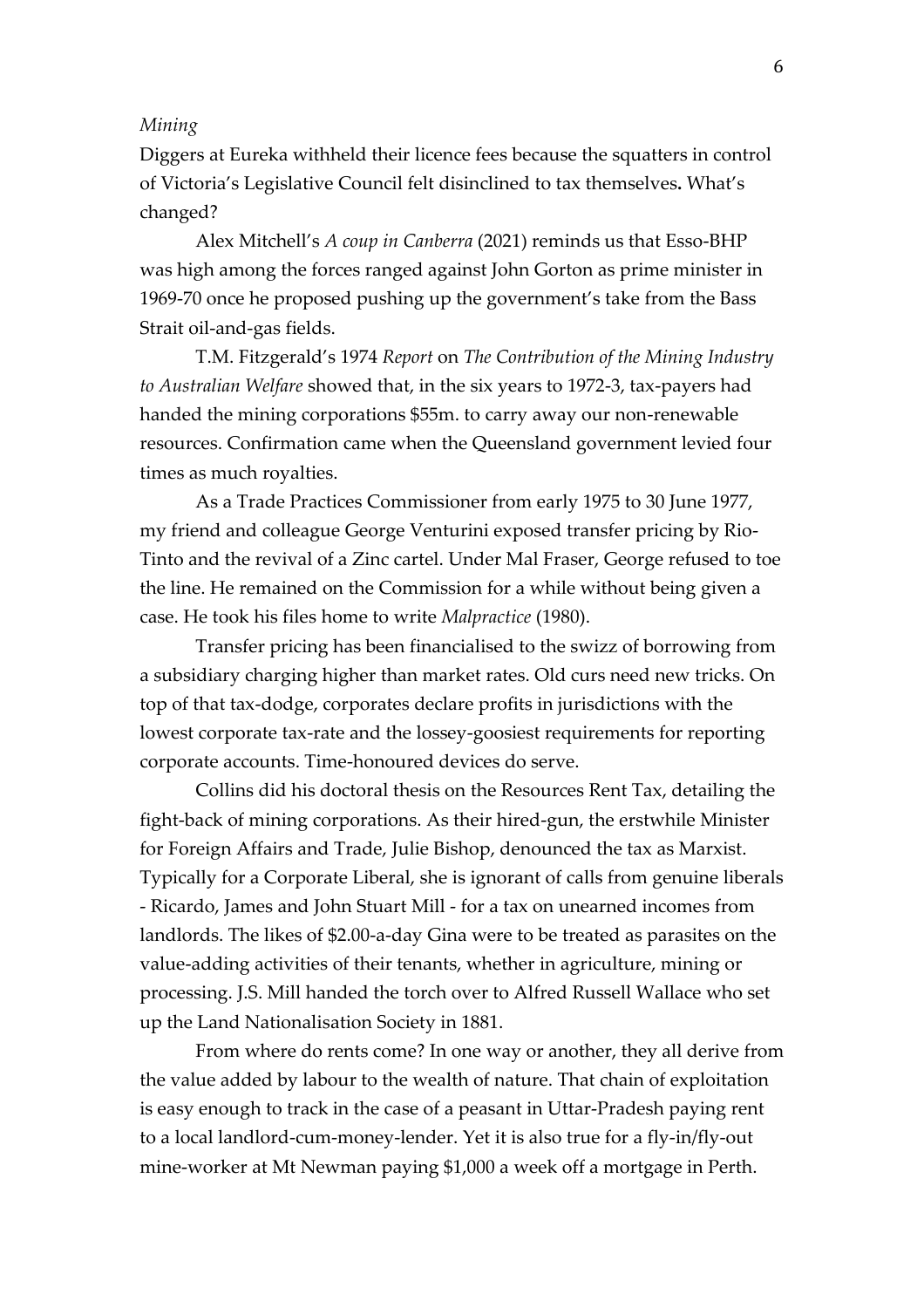The object of our inquiry has to be social capital, and not particular capitals, although we must never take our eyes off how exactly each corporate manoeuvres if we are combat their combined ill-effects. The above-average profits pouring into BHP-Billeton, Rio Tinto and Fortesque Metals Resources today from sales of Pilbara iron-ore are possible because of the high prices paid by Chinese steel-makers which, in turn, are possible because they exploit their workers. The exploitation of labour extends beyond the point of extraction because that surplus-value is of no value unless realised as profit.

Hence, Forrest can afford to make a big fellow of himself opposing 'modern slavery.' That PR stunt is tax-deductible philanthropy funded by wage-slaves here and in China. The Chinese ones endure working conditions that campaigners against Modern Slavery would otherwise condemn as 'modern slavery. 'Modern-slaves are suffering in ways which were standard until wages-slaves got organised to push back in the nineteenth-century.

# *Rentierism*

Capital-R Rentierism, we are told, will have triumphed should that fraction reach 40 per cent of unearned incomes from wage-slaves in every sector. When did they not?

Another dimension of the rentier capitalism discourse observes that rents are less an aberration of market ideals and more the logical conclusion of what a 'pure and perfect' market for capital would look like. Rent, according to this view,… will be a feature of any society where capital is privately owned. (87)

Collins concludes that even his 'very brief and selective survey of the rentier capitalism scholarship' lets us see tensions in the diagnosis of the problems and their solutions:

Is rentier capitalism an aberration, or corruption, of an ideal, profit-

driven and competitive capitalism, or the consequence of it? (89) Collins takes care when presenting positions with which he does not agree, helping us to see why 'each approach has limitations.' Sketching these limitations, he says, 'has been the goal of the discussion thus far.' (90)

#### *Financialisation*

Financialisation is one more consequence of the over-production of capital. Like all capital, that excess comes from the accumulation of value out of past labour.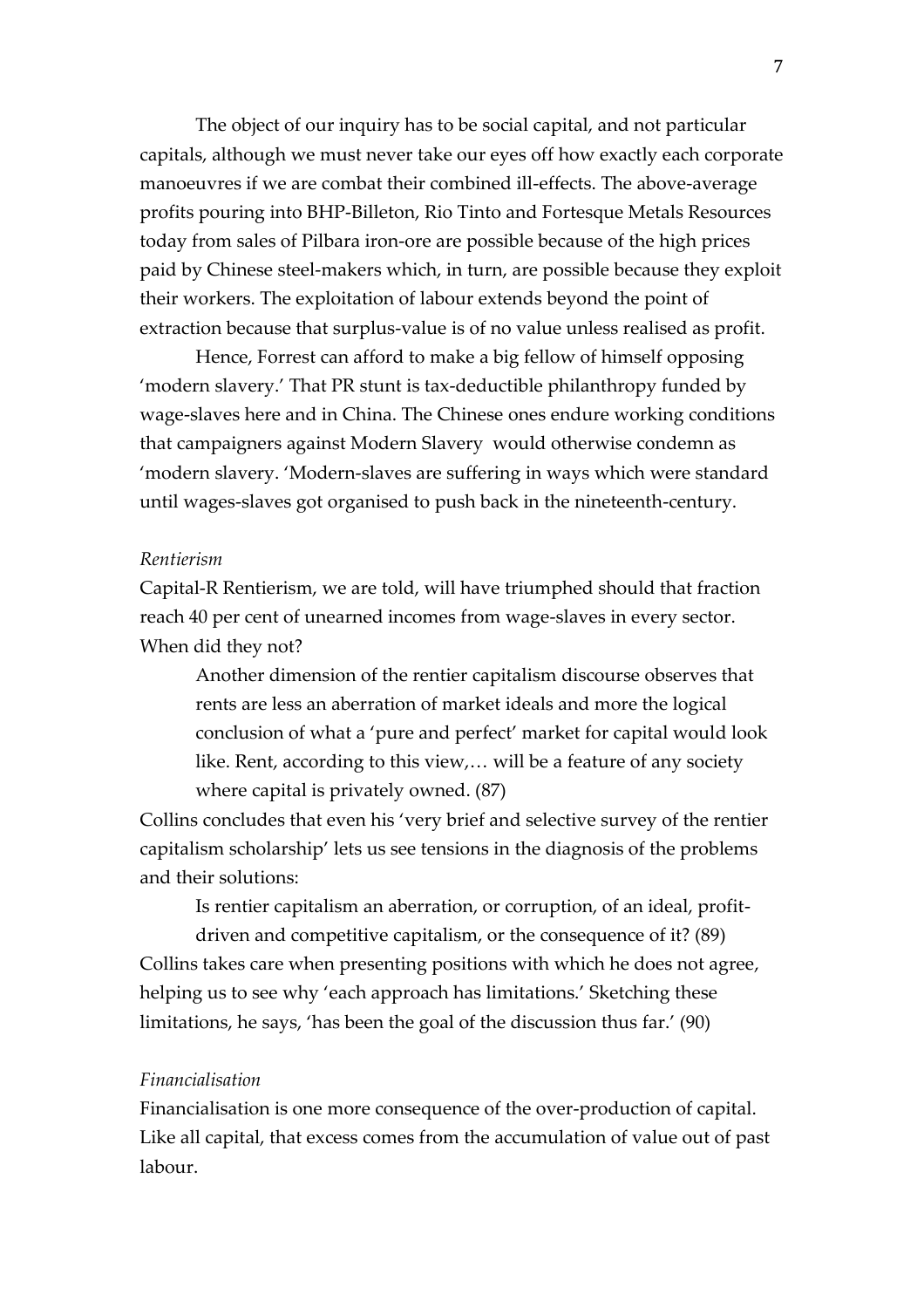So, what's so new in capital-F Financialisation? Yes, it differs from the *FinanzKapital* of Rudolf Hilferding (1910), from Bukharin's *The Economic Theory of the Leisure Class* (1919), and from Lenin's 'coupon-clippers,' but perhaps not quite as much as today's votaries of buzz-words suppose on their shaky understanding of how capital expands and what money is. By limiting money to a means of payment, Modern Monetary Theorists, for instance, remain at the level of *John and Betty Go to the Mint.* (Stephanie Kelton, *The Deficit Myth*, 2020). It may surprise them to learn that not all money is capital and not all capital is money.

Money can be a means of circulation, of exchange and/or of payment, but to be so it has to be the universal equivalent of value, that is, of socially necessary labour time, a condition it fulfills only as world-money. (Marx, *Capital*, I, 162-3, 210-20 and 238-41; Suzanne de Brunhoff, *Marx and Money*, 1976).

The money form of capital is the alpha and omega in every cycle of its reproduction. Moreover, the money-circuit carries forward the production and commodity circuits through 'the credit system … itself a form of industrial capital …' (Marx, *Theories of Surplus-Value*, Part III, 469) Hence, the circuit of money-capital is the point at which crises from the over-production of commodities erupt, allowing academe to get away with waffle about a Global *Financial* Crisis.

A mongrel breed of financiers and rentiers flourished around the Wolf Street Crash of October 1987. The botched chicaneries around RLR Nabisco in 1988 made leveraged management buy-outs notorious (Bryan Burroughs and John Helyar, *Barbarians at the Gate*, 1989).

Convinced that 'the market knows best,' the Hawke-Keating cabinet urged on corporate raiders. Robert Holmes a-Court was the patrician face of WA Inc., fist-in-glove with Bond and 'Last Resort' Lurie Connell, not to mention John Elliott at Carlton-United. Simon Holmes a-Court can fund Climate 200 thanks to the billion plus that his dad skimmed off the doubledealings to take-over BHP, then riding high on coal exports.

# *State apparatuses*

Some unearned incomes are secured by the intervention of state apparatuses. A Franc standard blights West Africa today. The Euro is, in effect, a Deutschmark standard, as exposed in the European Central Bank's pillaging of Greece to underwrite the bankrupt Deutsche Bank. **(**Yannis Varonakis,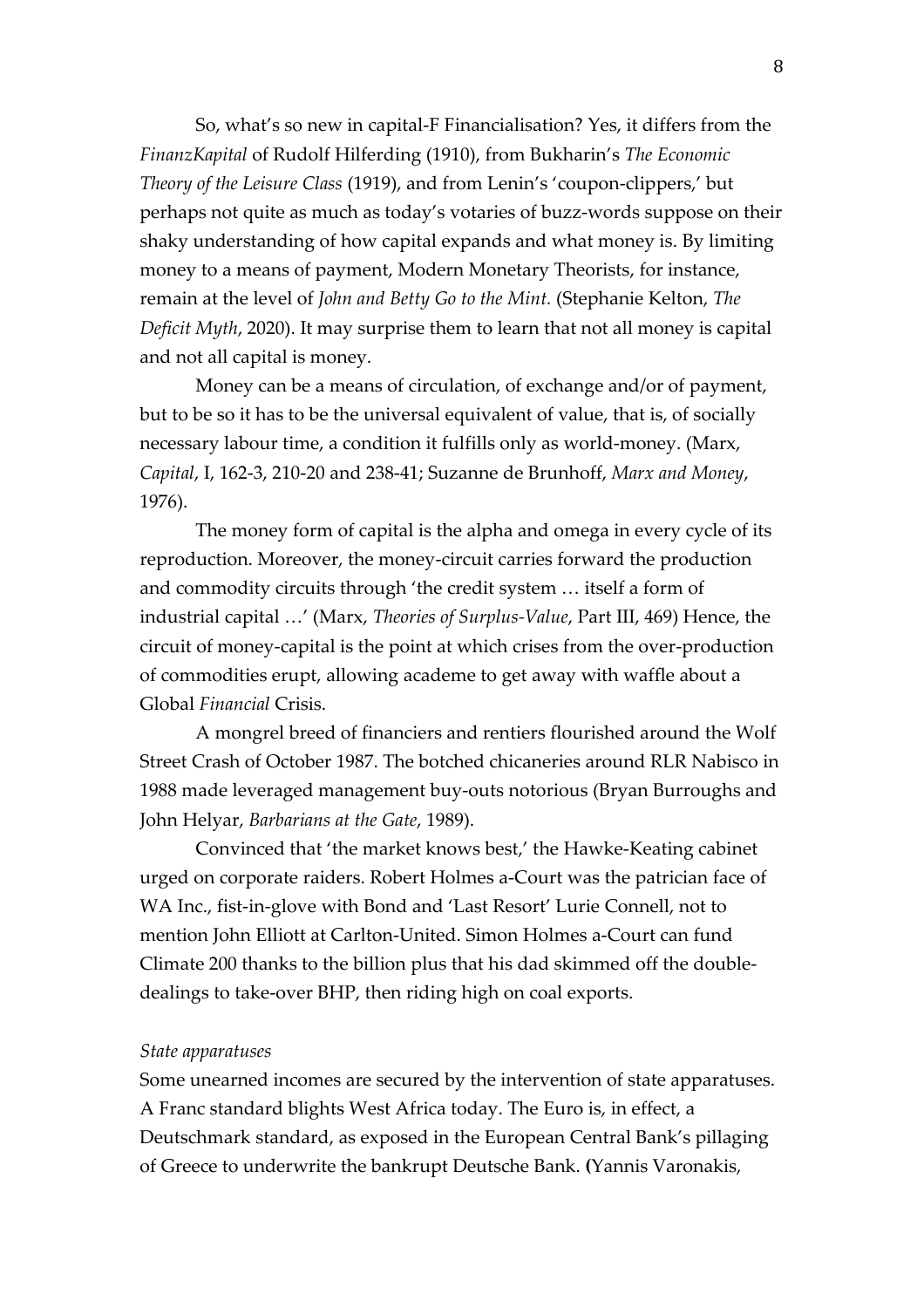*Adults in the Room*, 2017). The IMF does much the same to the Third World through its Structural Adjustment Packages, backed by the World Bank as the lender of first extort.

Throughout the centuries, monarchs had unburdened themselves of debts by playing ducks and drakes with the value of the coinage. By last century, currency manipulation had gone global. Australia in 1931 devalued by twenty-five percent against Sterling. The Agreement that the U.S. of A imposed on its 'partners' in 1945 at Bretton Woods codified the shift from Sterling to the greenback. The rest of the world was supposed to get an ounce of gold for every thirty-two U.S. dollars worth of commodities. From 1965, the U.S. corporate-warfare state passed more of the costs of its ecocide against the peoples of Indo-China along to its 'allies.' The real value of the greenback slid. The Germans were the first to spit the dummy dollar. Nixon went through a number of reactions including a trade war with Japan from 1971, forcing it to revalue the Yen.

By June 1973, Standard Oil's David Rockefeller had set up the Trilateral Commission to keep democracy safe for big oil, and to bring Japan into the global fold. (Holly Sklar (ed.), *Trilateralism*, 1980.)

Four months later, the Arab states imposed an oil embargo on the U.S. during the Yom Kippur War. Nixon and Kissinger contemplated invading Saudi Arabia, as Collins reports from British Intelligence files. (96) OPEC insisted on getting more real gold for its black gold and pushed up its price of crude. (Daniel Yerkin, *The Prize, The Epic Quest for oil, money and power*, 1991; F. William Engdahl, *A Century of War Anglo-American Oil Politics and the New World Order,* 1993).

# *Swindles*

Some personifications of capital chase unearned incomes by shuffling money in Ponzi schemes of chasing the Greater Fool, as with crypto-assets, as in BitCoin. Yet no one can expand social capital without extracting value from the labour of wage-slaves to accumulate even more money-capital for the next bout of expansion.

'The capitalist class of a given country, taken as a whole, cannot defraud itself.' (*Capital*, I, 266.) Nonetheless, swindling is an everyday practice between particular capitals, a courtesy they extend to their retail customers, their workforces, and to tax collectors. Throughout *Capital*, Marx reports swindles as frequently as he reaffirms his great discovery that exploitation is inevitable under the rule of capital. On average, the personifications of capital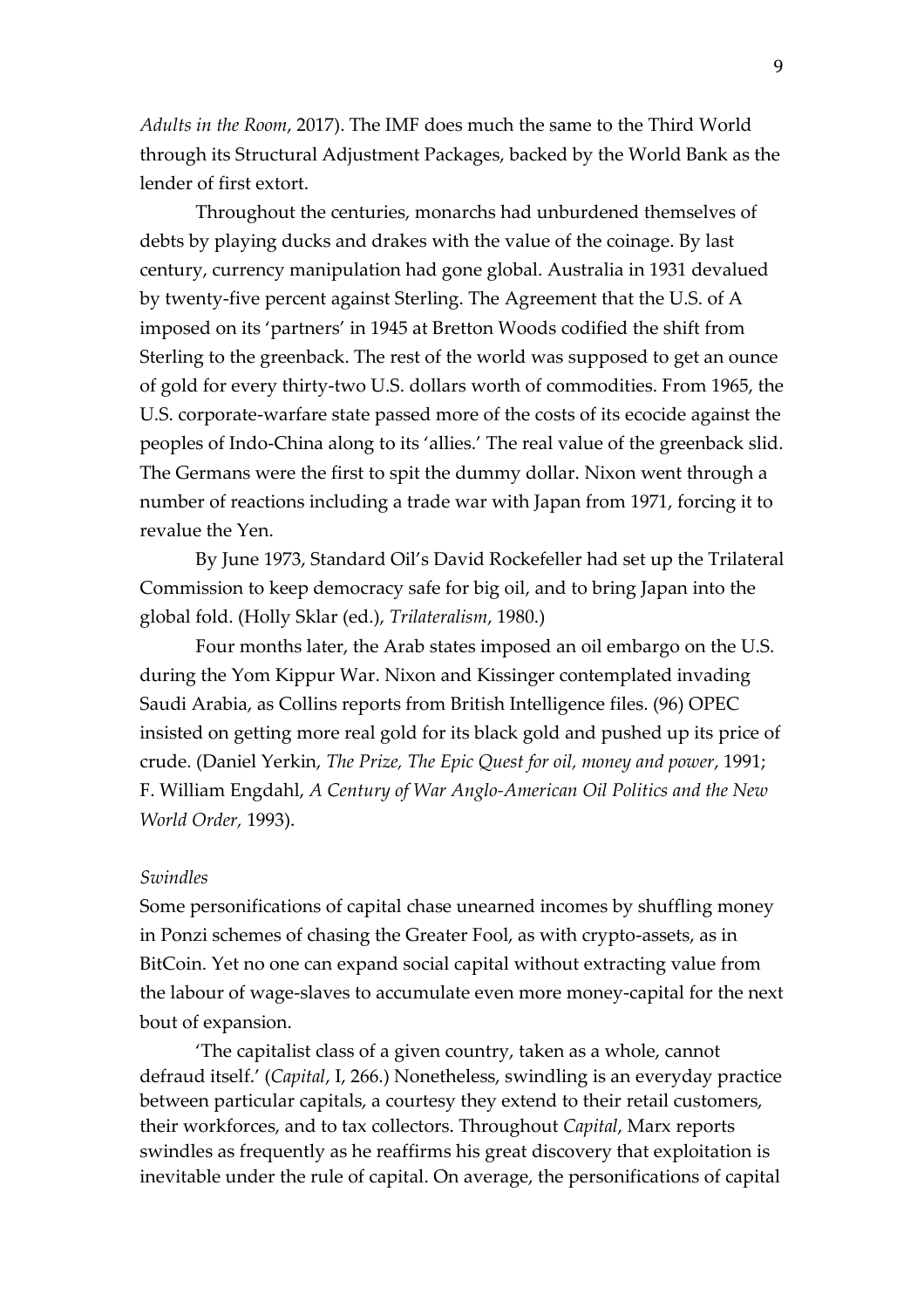and their agents make equal exchanges of wages for the timed units of labourpower that they purchase from us. Surplus-value is, therefore, no swindle. Rather, exploitation is the outcome of fair and equal exchanges under unequal social relations, whether maintained by an overt class dictatorship as in mainland China, or covert ones such as in Australia and Sweden.

Capitalists, nonetheless, do also take 'rent' from their wage-slaves by swindles. Old favourites are to pay in goods (truck) instead of coin, or by forcing wage-slaves to buy our goods from a company store at inflated prices.

*You get another day older and deeper in debt.*

*St Peter don't you call me, 'cause I can't go,*

*I owe my soul to the company store.*

These methods include the provision of company housing in excess of market rates. In such ways do the agents of capital claw back some of the full value of our wages.

Why can the personifications of capital never be satisfied with exploitation on the basis of equal exchange? More than greed impels their hunt for an extra layer of unearned income. In this case, 'rent' is not just an outcome of monopoly power but is driven by the force of competition between oligopolies. To keep up with the average rate of profit, each particular capital must strive to extract a second tranche of 'unearned income.'

Strange to say, swindling is one theme ignored by the scrums of scholars otherwise eager to carve out reputations for themselves on the back of Marx's genius.

# *Reforms - Deforms*

During the 1880s, Henry George promoted a Single-Tax on the unimproved value of land. These days, the eponymous League is a fount of information about land-sharks. George's anti-socialist panacea dominated Labor Party thinking here beyond the First Great Slaughter. Many a doubly-freed labourer had hoped to escape wage-slavery into self-employment as a primary producer. At the time, co-ops softened the blows of nature. The family farm today has more chance of survival against a cyclone than against the clout of agri-business, whether as a rival producer, or as the enforcer of farm inputs from seed to overdrafts, from pesticides to fertilisers. (Geoffrey Lawrence, *Capitalism and the Countryside, The Rural Crisis in Australia,* 1987; Jeremy Rifkin, *The Bio-Tech Century*, 1998.)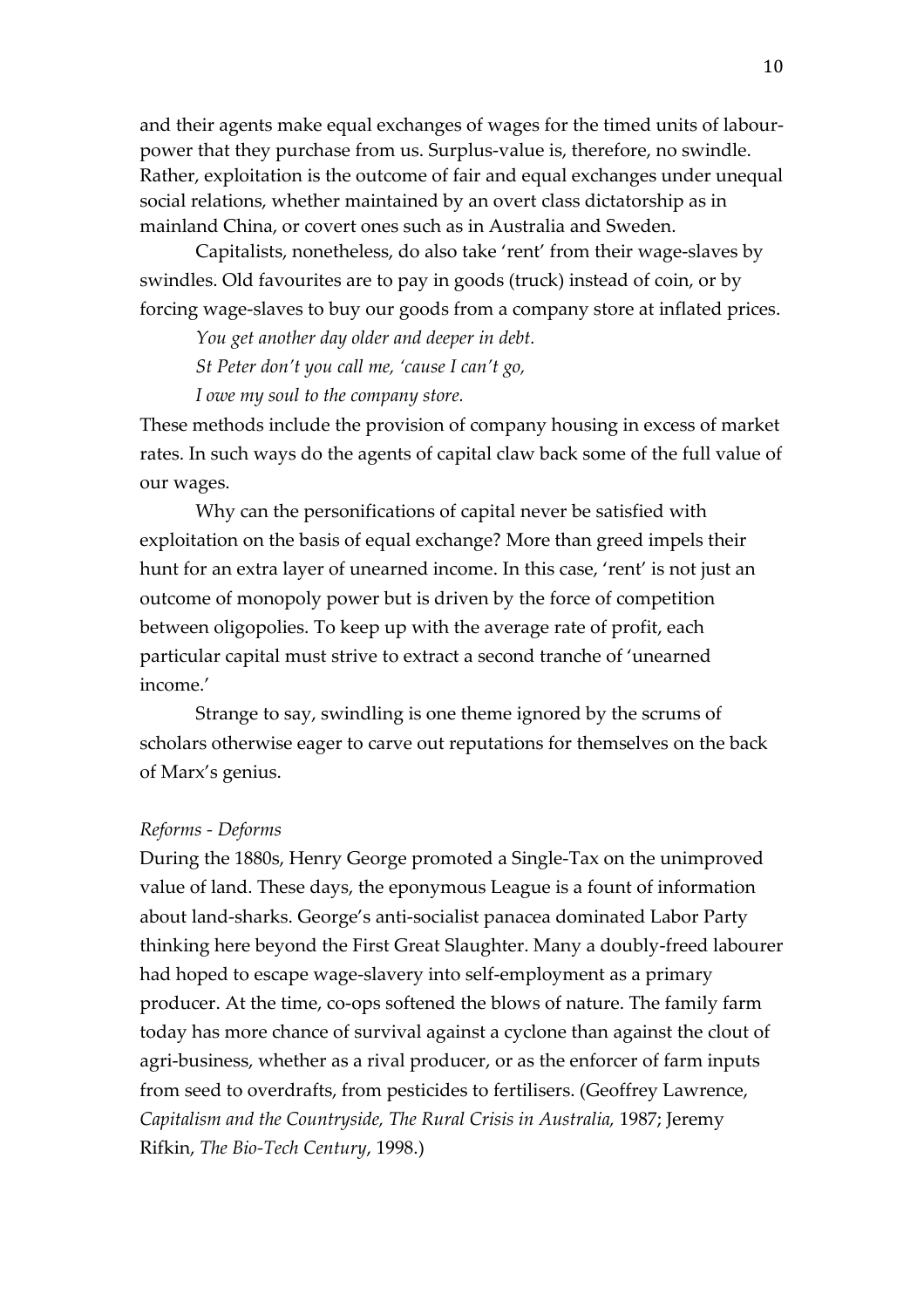As unsettlers spread across this continent, everything under the ground fell to the Crown. A socialist republic will offer means to find ways forward to share the wealth beneath the top soil. There can be no ready-made solutions, let alone one-size to fit all.

In the meantime, we have to take a care not to get carried away by good causes, no matter how inspiring. The 'Lock-the-Gates' campaign against frackers cannot justify transferring artesian-water rights to free-holders. Instead, we have to work out how to protect farmers without handing them a tradable asset in perpetuity. For over three decades, the Murray-Darling has suffered from derivatives in water-allocations traded between people who have never turned a tap. (Christopher Sheil, *Water's Fall Running the risks with economic rationalism*, 2004, and Scott Hamilton's *Sold down the river*: *how Robber Barons and Wolf Street Traders Cornered Australia's Water Market,* 2021).

Similarly, the struggle for indigenous land rights calls for communal titles, which will deliver some of the mining royalties to claimants. Their country is not an estate to be sub-divided and sold off to the Obied gang, as happened at Hawks Nest on the NSW Central Coast. Warren Mundine wants to inflict that bourgeois notion of equality across the continent.

# *Where next?*

This response to *Rent* includes more Australian examples than would have been appropriate for Collins to give in a short work for a series aimed at an international readership of tertiary students. Moreover, my manner of expression has been more robust, not to say Bolshie. Both content and style aim to encourage activists to make an in-depth analysis of what Collins provides with so much deliberation and care. Reading groups around *Rent* should ground that engagement on Marx's conceptualization of Absolute and Differential rents in Part VI of Volume III of *Capital* on 'Transformation of Surplus-Profit into Ground-Rent,' and throughout Part Two of the *Theories of Surplus-Value*.

Collins's apprehension of the History of Economic Thought is nuanced, enabling him to challenge misconceptions to the Left and the Right. His answers to 'Why is rent important today?' are telling. *Rent* is quite a treatise.

Bruce McFarlane, Christchurch, May 14, 2022.